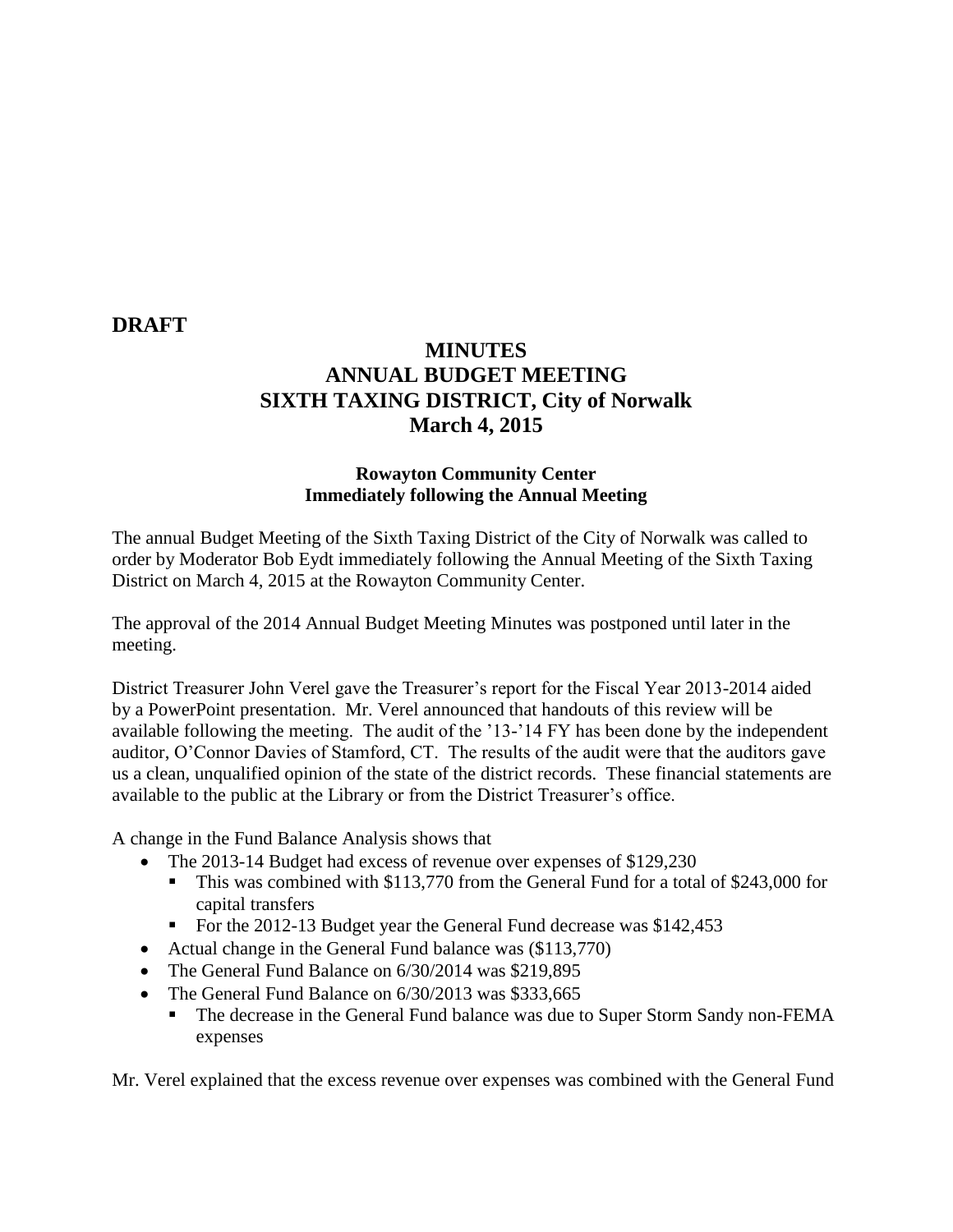### **MINUTES ANNUAL BUDGET MEETING – March 4, 2015 Page Two**

because, after Sandy, not everything was eligible for reimbursement from FEMA, when we expected it to be covered. They ran a small operating fund to pay for Sandy expenses.

Major Variances, FY 2013-14 Budget by Expense Category

|           | <b>Under Budget</b>           |              |
|-----------|-------------------------------|--------------|
|           | • Public Safety               | \$10,581     |
| $\bullet$ | <b>Municipal Parking Lot:</b> | 5,291<br>\$. |
| $\bullet$ | Culture & Recreation:         | \$33,038     |
| $\bullet$ | Home & Community:             | \$ 25,570    |
|           | <b>Total Under Budget:</b>    | \$74,480     |

It was pointed out that tipping fees came in at \$13,167 under budget – this is mostly due to increased recycling.

Variances, FY 2013-14 Budget by Expense Category

#### **Over Budget**

• Debt Service:  $$ 23.357$ 

The debt service over budget amount was due to a clerical error.

Tom Livingston, 23 Crockett, asked a question regarding money spent at Pinkney Park. The explanation was that some of the work done there in the recent past was divided into two years.

#### **Bob Eydt, 86 Highland, made a motion to approve the over-expenditure in debt service and to recognize the line specific appropriation of funds in the amount of \$ 23,357. Tom Livingston, 23 Crockett, seconded the motion which passed unanimously.**

The next slide was entitled "Net Position on 6/30/2014"

- Net asset increase of \$73,760
- General, Parking and capital.

A pie chart showed that the greater part of the assets of the district were in capital assets, with smaller amounts of restricted and unrestricted assets.

A chart showing the sources of Revenues showed that, by far, the largest source of revenues was property tax disbursement from the city with services being a very small part of the pie. The moderator asked the Treasurer to report on the budget for the next Fiscal Year which runs from July 1, 2015 through June 30, 2016.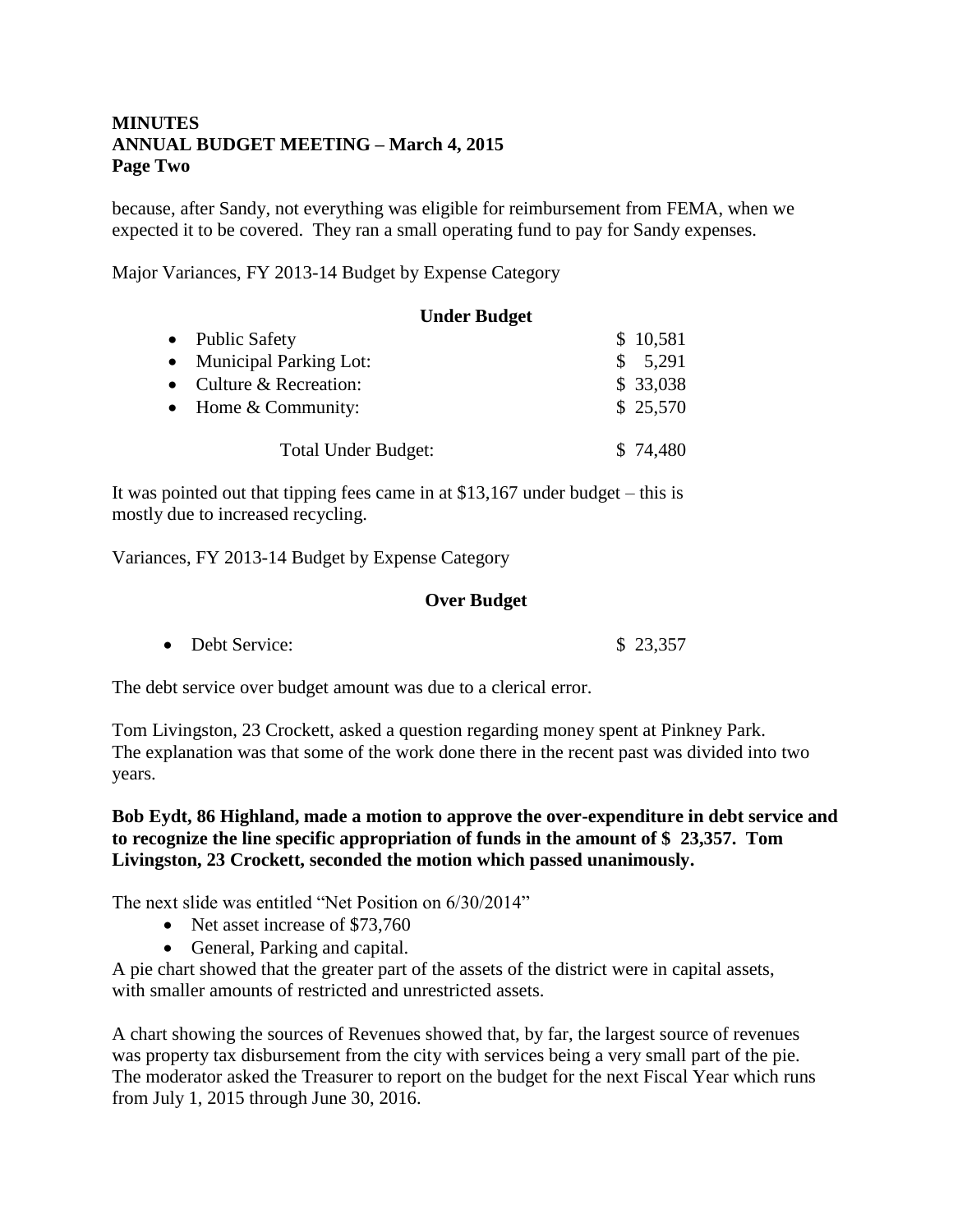## **MINUTES ANNUAL BUDGET MEETING – March 4, 2015 Page Three**

Uses of Expenses

- 25% Home & Community
- 20% Culture & Recreation
- 20% Employee Benefits
- 15% General Government Support
- 11% Debt Service
- 9% Other

Capital Fund Project Balances as of 6/30/2014 Fund Balance set aside for Capital Projects: \$243,000

- Community Center
- Fire Department
- Pinkney Park
- Ambler Lot
- Bayley Beach
- Little League Reserve
- Future Project Reserve

It was explained that these capital fund project balances were set up for some major improvements to come soon. Mr. Barbis explained that the Little League Reserve represents money set aside by the Sixth Taxing District for the Little League's future. They said that they wanted to create a reserve fund to finance some longer term goals. The District decided to do that for them so that there wouldn't be possible questions or concerns later as the management of Little League changed. Mike also explained that, since we didn't get the needed funds from FEMA for the sea wall repair, we only did the first of three steps last year. Fortunately, there were no bad storms that could have undermined the first step work. Now, they will cap the wall and provide some support behind it. At the Rowayton Fire Department, the plan is to start converting some of the communications equipment so that it will properly interface with equipment from the city's fire department. At the Community Center, the plan is to go ahead with some Phase III plans. We may apply for a state preservation grant as we have done twice in the past, but the needed work to be done ahead of that may not be able to be accomplished before the deadline for the grant application. The plan includes a remodel of the kitchen and opening it up to the Moose Room, the replacement of the heating and air conditioning systems. In the Courtyard, the plan is to tear up the asphalt and surface the area so that we can fix the drainage problems we have had there. We want to make it more user friendly in hopes that it will be used more. It was used more last summer than usual as small tables and chairs were brought in and the Rowayton Gardeners planted large containers with trees and flowers to make the area more inviting. There also is quite a lot of environmental remediation work to be done. In other words, we need to finish what we have started. Separate from this budget for Phase III, in the current Fiscal Year,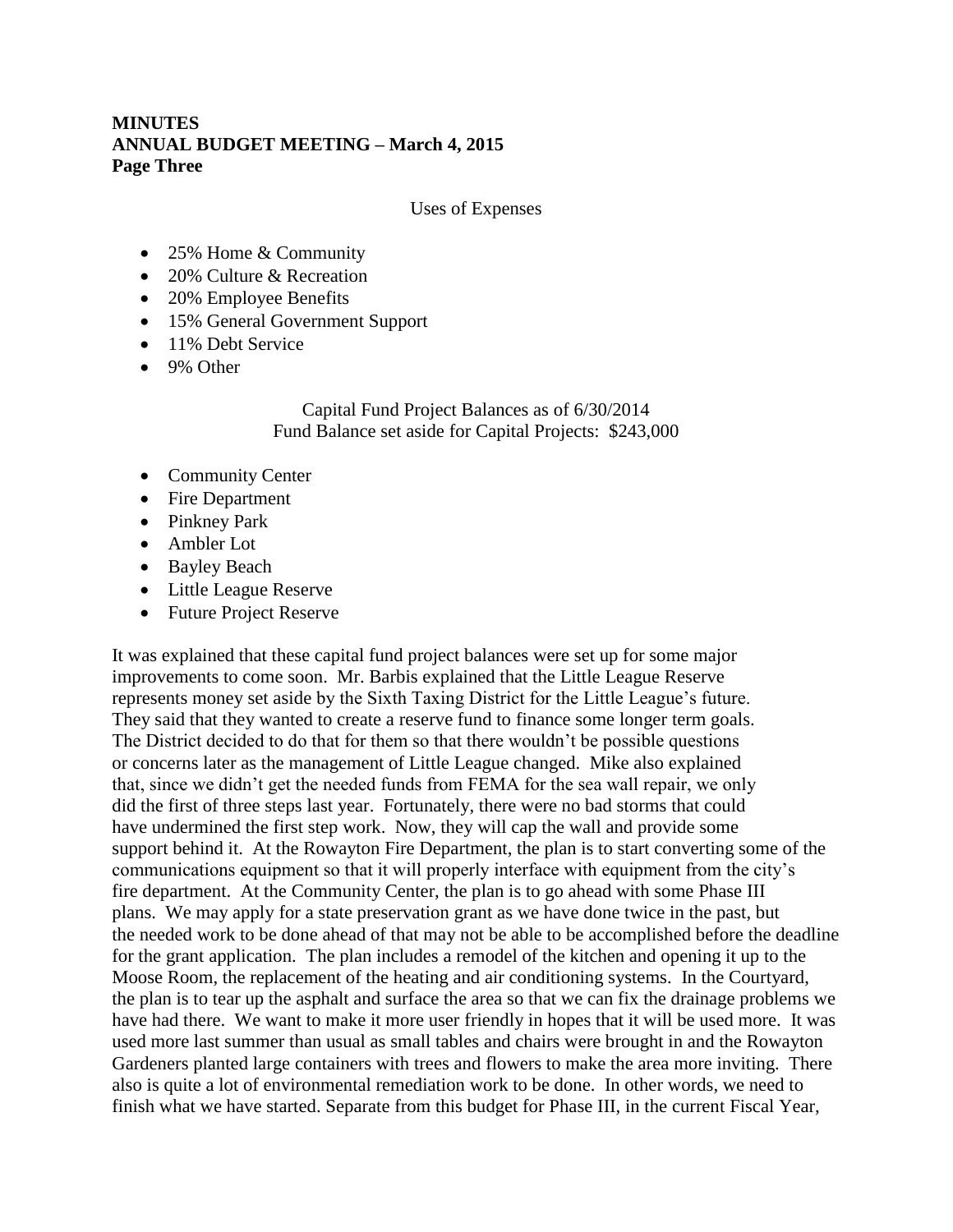## **MINUTES ANNUAL BUDGET MEETING – March 4, 2015 Page Four**

we have money set aside to improve the traffic flow around the Community Center. Towards this end, we are going to create a separate exit onto Highland Avenue just a bit before the Dog Park fence. There will also be about 12 parking spaces created near there. They will use permeable pavers so that water will seep through and grass can grow. So, it might be a bit messy toward the end of May. At the charrettes that were held some time ago, we came away with the idea that the residents want to see change that is evolutionary instead of revolutionary.

Dave McCarthy, 38 Nearwater, asked a question about the possibility of putting the budget documents and numbers on the web site prior to the meeting so that residents are not coming in cold to hear about and vote on a budget. The district will attempt to do this in the future. It was mentioned that meetings are almost an anachronism with the internet such a part of everyday life now. The point was taken.

Betsy Bain, 78 Wilson, said that she agreed and would like to see some of these things before meetings.

District Treasurer John Verel went on to explain the "Proposed Budget for Fiscal Year 2015 – 2016. It would include:

| $\bullet$ Revenue        | \$1,731,580 |
|--------------------------|-------------|
| • Operating Expenditures | \$1,485,340 |
| • Transfer to Capital    | \$246,240   |

Projected General Fund Balance at year end \$219,895.

Property Tax Increase: 5.6% which comes to \$88,975 or about \$59/household District Tax Burden:

- Last year: \$1067/household
- Proposed: \$1127/household

Tax Revenue Projection is \$1,689,930. The budget for 2014-15 fiscal year revenues was \$1,600,955, an increase of 5.6%

Operating Expenditures of \$1,485,340 will be at a decrease of 2.5% from last year.

#### **\$59 per household/52=\$1.13 per week**

This is just a Summary of the budget. More detail follows.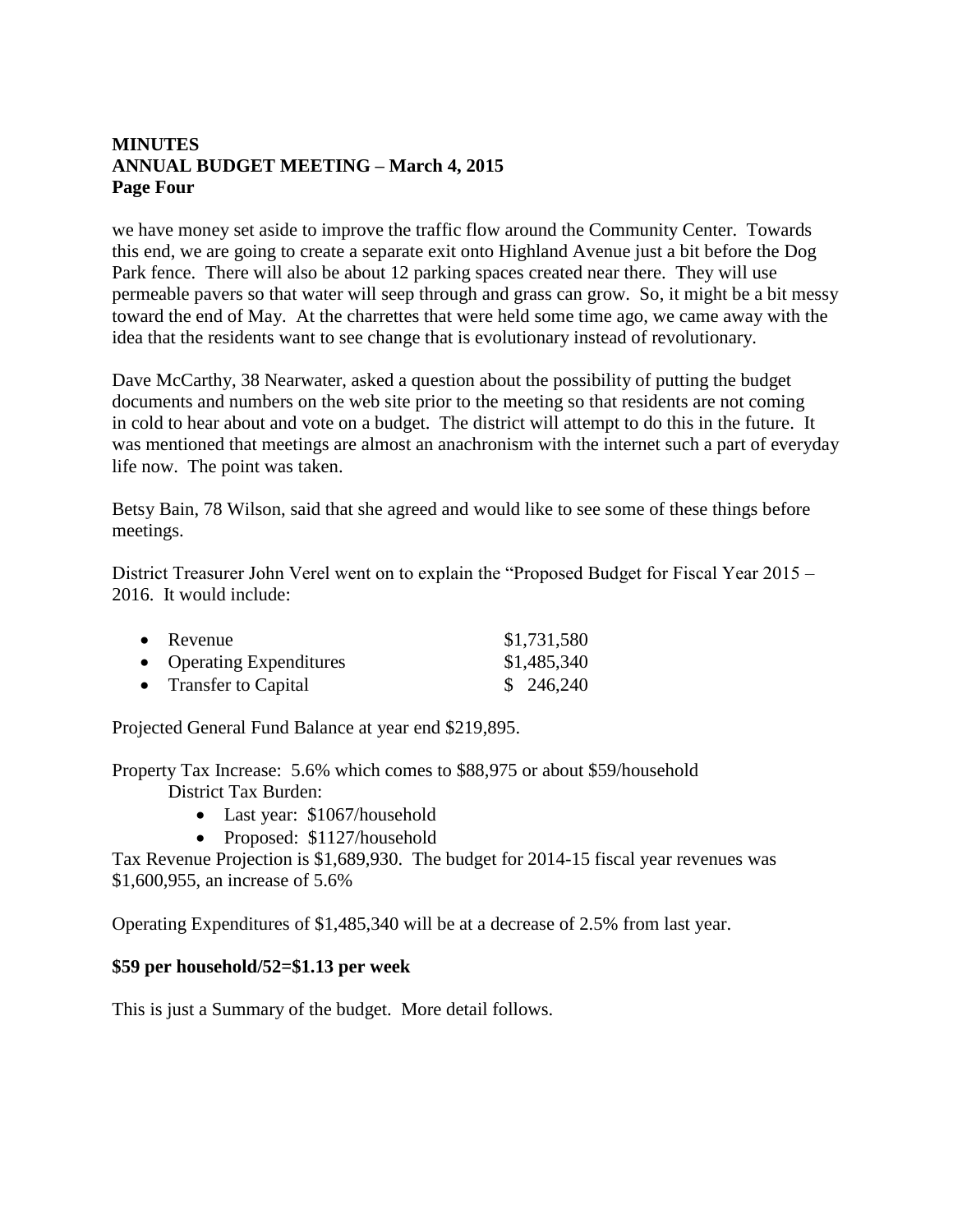# **MINUTES ANNUAL BUDGET MEETING – March 4, 2015 Page Five**

# **PROJECTED REVENUE**

|                                             | 2015-2016    | 2014-2015    | %Change |
|---------------------------------------------|--------------|--------------|---------|
| <b>Property Tax</b><br>$\bullet$            | \$1,689,930  | \$1,600,955  | 5.6%    |
| Other Income:                               |              |              |         |
| Rentals<br>$\bullet$                        | 12,000<br>\$ | 15,000<br>\$ | $-20\%$ |
| <b>Beach Permits: Resident</b><br>$\bullet$ | 15,000<br>\$ | 17,250<br>\$ | $-13%$  |
| Beach Fees: Non Resident<br>$\bullet$       | 11,500<br>\$ | 15,600<br>\$ | $-26%$  |
| Beach & Camp Fees<br>$\bullet$              | 2,000<br>\$  | 3,500<br>\$  | $-42%$  |
| Donations & Misc. Income<br>$\bullet$       | \$<br>1,150  | 2,650        | $-56%$  |
| Total Other Income:                         | 41,650       | 54,000       | $-22%$  |
| <b>Total Projected Revenue:</b>             | \$1,731,580  | \$1,654,955  | 4.6%    |

## **BUDGET EXPENDITURE SUMMARY**

| 2015-2016    | 2014-2015    | %Change |
|--------------|--------------|---------|
| \$157,762    | \$181,981    | $-13%$  |
| 76,040<br>\$ | 82,040<br>\$ | $-7\%$  |
| 14,050<br>S  | 17,900<br>\$ | $-21%$  |
| \$295,150    | \$358,600    | $-17%$  |
| \$392,500    | \$357,500    | 9%      |
| 26,350       | 72,287<br>\$ | $-63%$  |
| \$ 376,900   | \$ 301,772   | 24%     |
| \$146,588    | \$150,874    | $-2\%$  |
| \$246,240    | \$131,000    | 88%     |
| \$1,731,580  | \$1,654,955  | 4.6%    |
|              |              |         |

# **CAPITAL PROJECTS**

| <b>Transfers to Capital Projects:</b> | \$246,240 |
|---------------------------------------|-----------|
| Projects                              |           |
| Little League Reserve                 | 5,000     |
| <b>Bayley Beach Seawall</b>           | 60,000    |
| <b>Community Center</b>               | \$155,000 |
| Fire Department                       | 26,240    |
| <b>Total Capital Projects:</b>        | \$246,240 |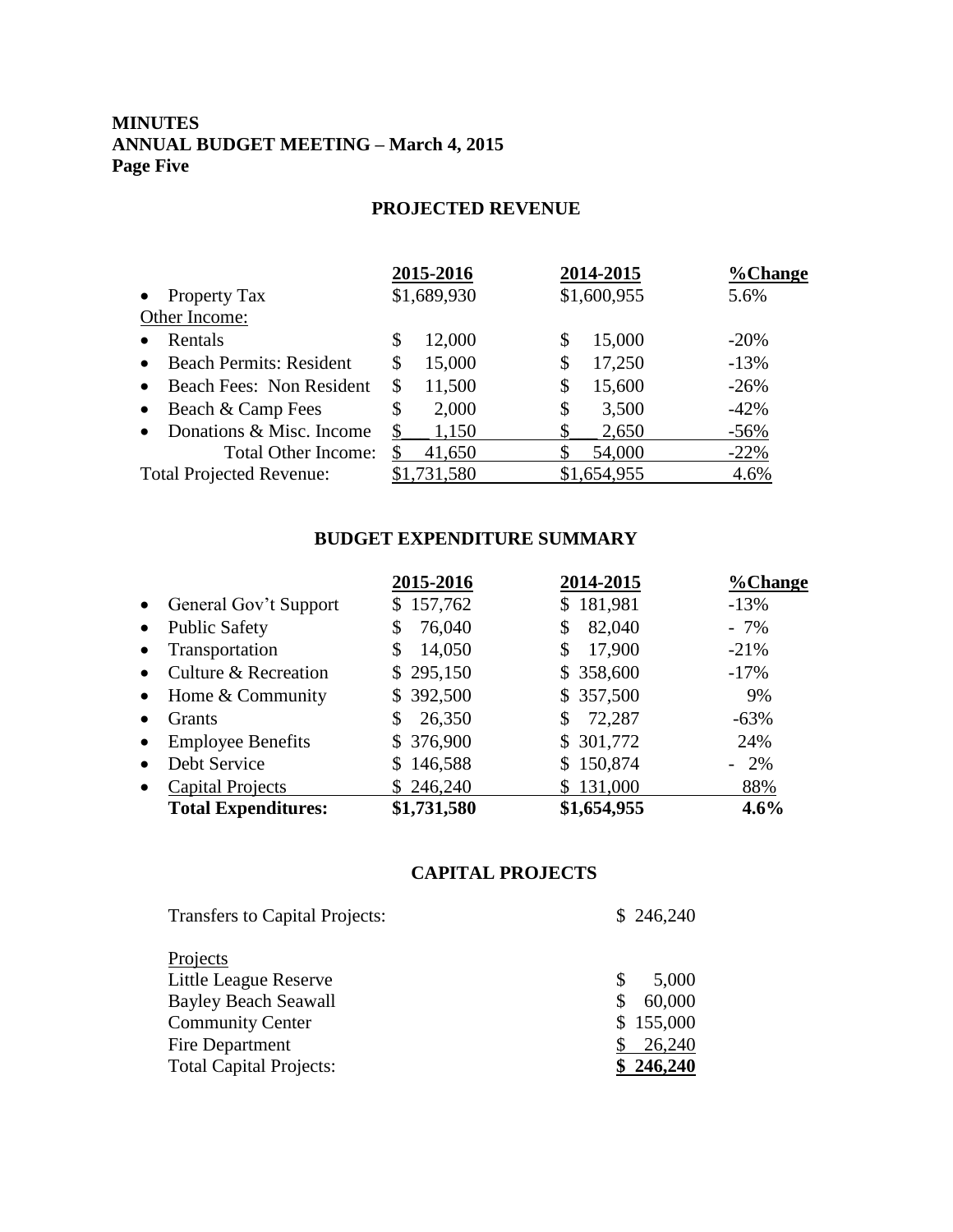# **MINUTES ANNUAL BUDGET MEETING – March 4, 2015 Page Six**

# **TAXES THREE YEAR ANALYSIS**

| Fiscal Year 2015/16                            |              |                |
|------------------------------------------------|--------------|----------------|
| Taxes, per budget meeting                      |              | \$1,689,930.00 |
| Change from prior year<br>$\bullet$            |              | 5.6%           |
| To Capital Projects                            | \$           | 246,240.00     |
| To Operating Expenses<br>$\bullet$             | $\mathbb{S}$ | 1,433,690.00   |
| Operating, Change from Prior Year              |              | $-1.8%$        |
| Taxes Collected per Household                  | \$           | 1,126.62       |
| Per Household Change<br>$\bullet$              | \$           | 59.32          |
| Fiscal Year 2014/15                            |              |                |
| Taxes, per budget meeting                      |              | \$1,600,955.00 |
| Change from prior year<br>$\bullet$            |              | 6.4%           |
| To Capital Projects<br>$\bullet$               | \$           | 131,001.00     |
| To Operating Expenses<br>$\bullet$             | \$           | 1,469,954.00   |
| Operating, Change from Prior Year<br>$\bullet$ |              | 4.8%           |
| Taxes Collected per Household                  | \$           | 1,067.30       |
| Per Household Change<br>$\bullet$              | \$           | 63.78          |
| Fiscal Year 2013/14                            |              |                |
| Taxes, per budget meeting                      |              | \$1,505,279.00 |
| Change from prior year                         |              | 9.9%           |
| To Capital Projects<br>$\bullet$               | \$           | 103,000.00     |
| To Operating Expenses                          | \$           | 1,402,279.00   |
| Operating, Change from Prior Year<br>$\bullet$ |              | 5.0%           |
| Taxes Collected per Household<br>$\bullet$     | \$           | 1,003.52       |
| Per Household Change<br>$\bullet$              | \$           | 90.19          |
| Fiscal Year 2012/13                            |              |                |
| Taxes, per budget meeting                      |              | \$1,369,989.00 |
| Change from Prior Year<br>$\bullet$            |              |                |
| To Capital Projects                            | \$           | 34,118.00      |
| To Operating Expenses                          |              | \$1,335,871.00 |
| Operating, Change from Prior Year              |              |                |
| Taxes Collected per Household                  | \$           | 913.33         |
| Per Household Change                           |              |                |
| Three year average change                      |              | 2.69%          |
|                                                |              |                |